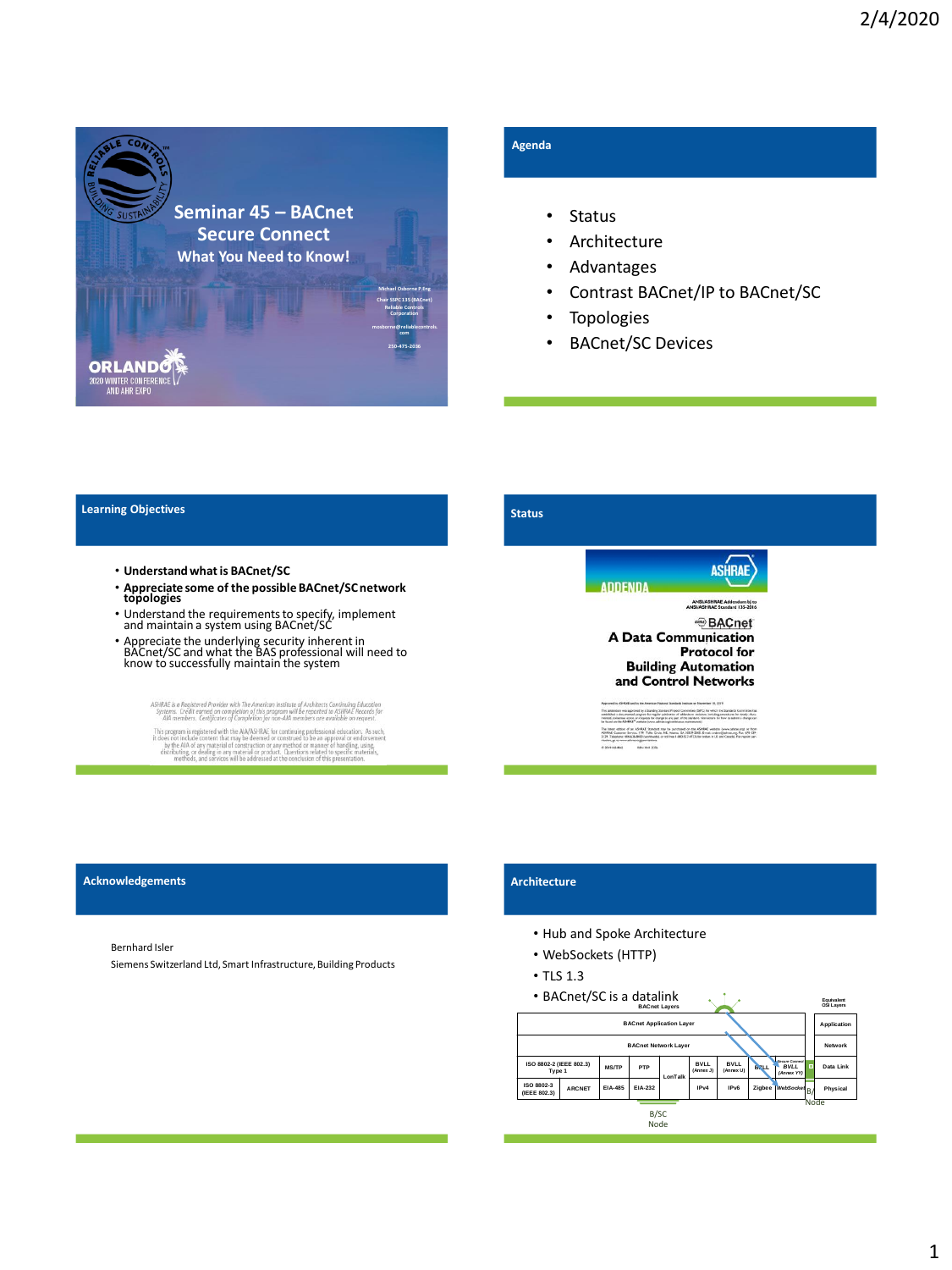





# **BACnet/SC**





### **BACnet/SC – Connection View**

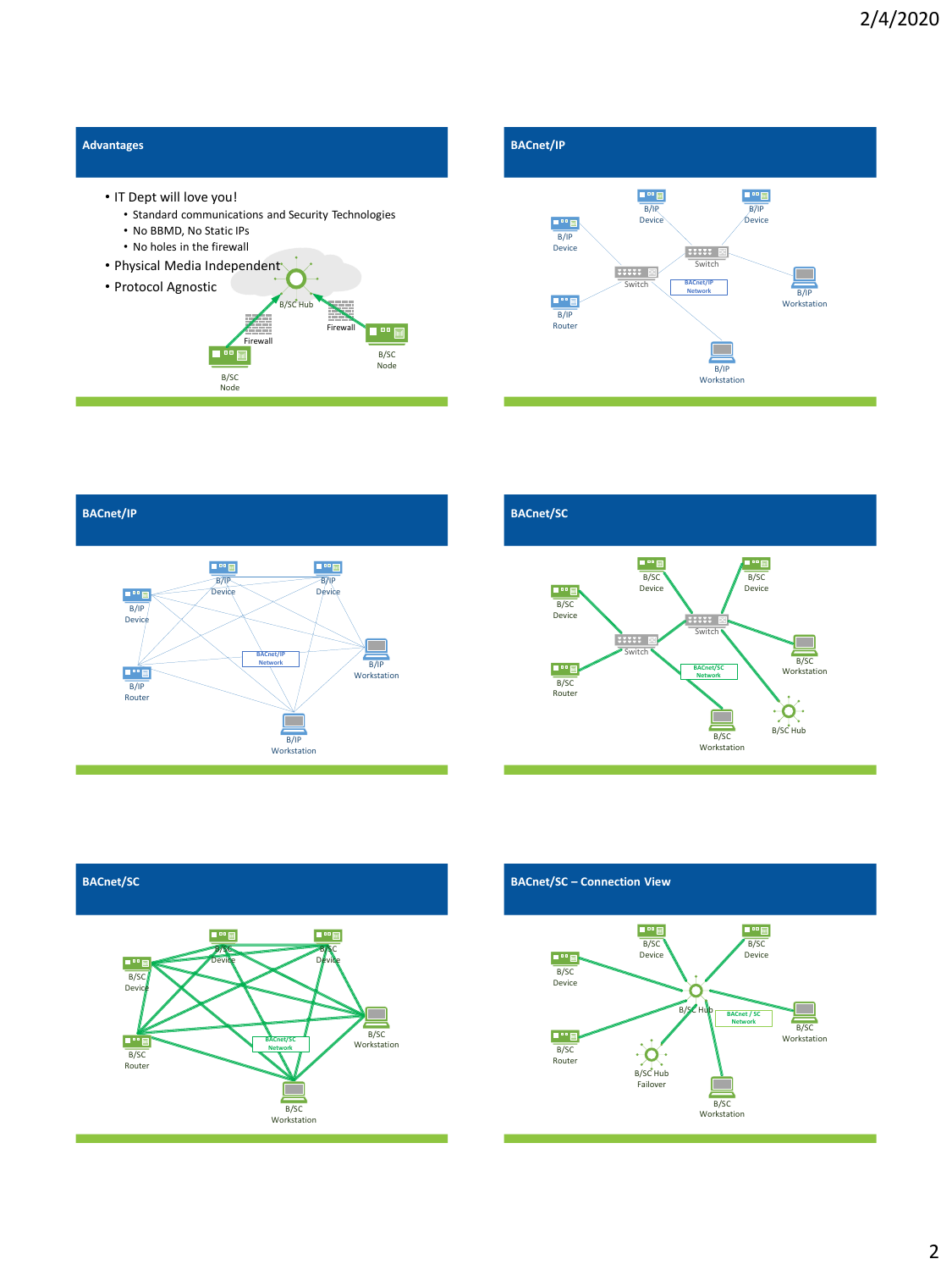





**How will you Implement BACnet/SC**





**How will you Implement BACnet/SC**